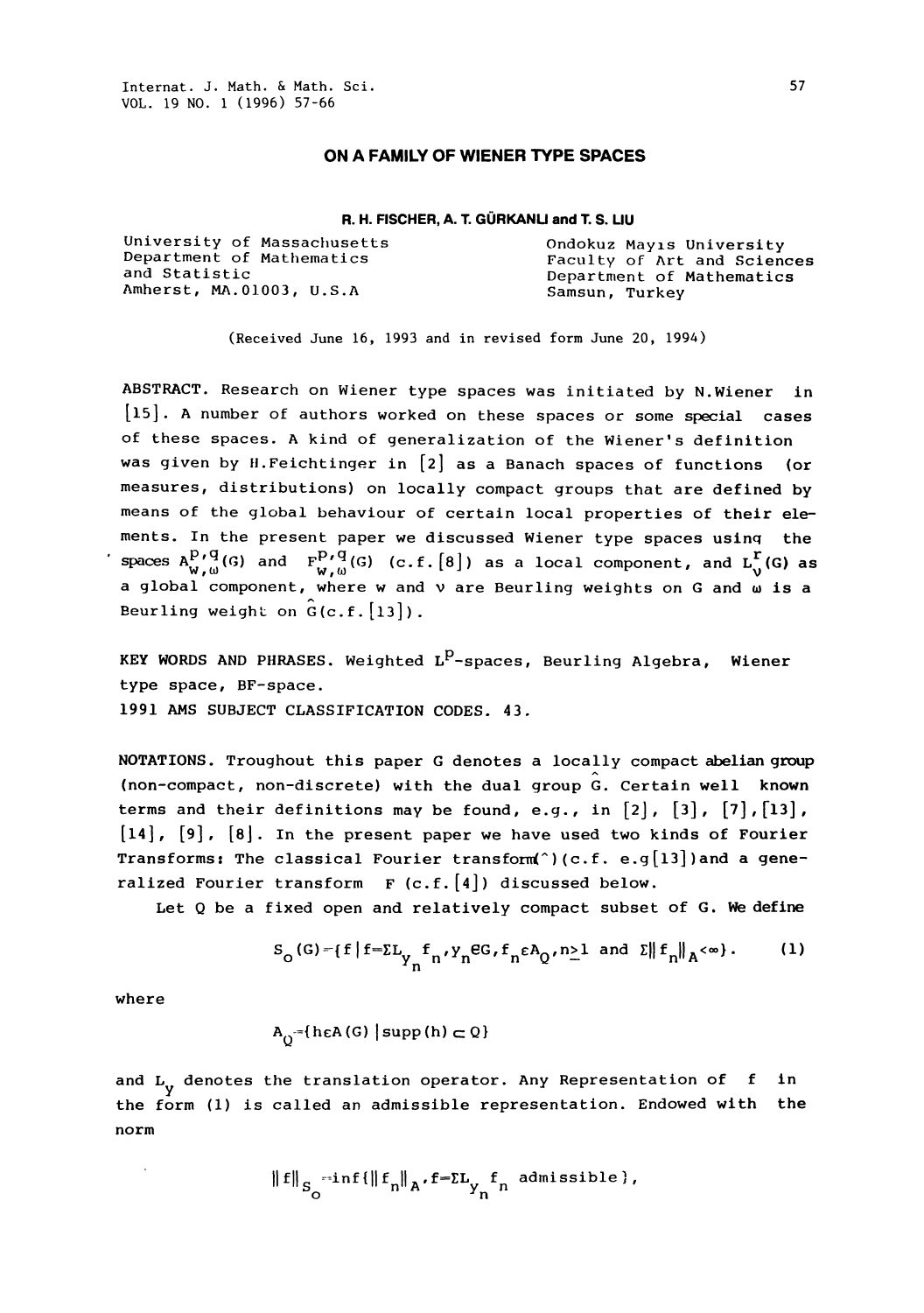$\texttt{S} _{\texttt{O}}$  (G) is the smallest strongly character invariant Segal algebra on G It is well-known that the Fourier trensforms induce isomorphisms between the spaces S<sub>O</sub>(G) and S<sub>O</sub>(G). The generalized Fourier transform then is defined by

$$
\langle \sigma, f \rangle = \langle \sigma, \hat{f} \rangle
$$
 for  $f \in S_{\sigma}(\hat{G})$ ,  $\sigma \in S_{\sigma}^{\dagger}(G)$ .

It is easy to see that above mentioned qeneralized Fourier transform coincides with the Fourier transform in the sense of tempered distributions for the special case of  $G=\mathbb{R}^m$ .

Throughout this work, we also will use Beurling weights, i.e.realvalued, measurable and locally bounded functions w on <sup>a</sup> locally compact abelian group G which satisfy  $1\leq w(x)$ ,  $w(x+y)\leq w(x)w(y)$  for  $x,y\in G$ . For  $1 < p < \infty$ , we set

$$
L_W^P(G) = \{ f | f \cdot \text{wEL}^P(G) \}
$$

Under the norm  $\left\|f\right\|_{p,w}=\left\|f.w\right\|_{p}$ , this is a Banach space. When p=1,  $L_w^1(G)$ becomes an algebra under convolution, called Beurling algebra, c.f. [13].

In this paper another two important tools are the spaces  $A_{w,\omega}^{P,q}(G)$ <br>and  $F_{w,\omega}^{P,q}(G)$  with the norms  $\|\cdot\|_{w,\omega}^{P,q}$  and  $\|\cdot\|_{F}$  respectively  $[8]$ . These spaces and the norms are defined as follows:

$$
A_{w,\omega}^{P,q}(G) = \{f \mid f \in L_{w}^{P}(G) \text{ and } \hat{f} \in L_{\omega}^{q}(\hat{G})\},
$$

$$
\|f\|_{w,\omega}^{P,q} = \|f\|_{p,w} + \|\hat{f}\|_{q,\omega}
$$

and

$$
\mathbf{F}_{\mathbf{w},\omega}^{\mathbf{P},\mathbf{q}}(\hat{\mathbf{G}}) = (\mathbf{A}_{\mathbf{w},\omega}^{\mathbf{P},\mathbf{q}}(\mathbf{G})), \ \|\hat{\mathbf{f}}\|_{\mathbf{F}} = \|\mathbf{f}\|_{\mathbf{w},\omega}^{\mathbf{P},\mathbf{q}}
$$

where  $F$  is the generalized Fourier transform, w and  $\omega$  are Beurling weights on  $G$  and  $G$  respectively.

The main parts of this work deal with certain Wiener-type spaces in the sense [2]: the definition is the following: Let B be a Banach space. Assume that there exists a homogeneous Banach space  $(A, \|\cdot\|_p)$ , continuously embedded into  $(C_b(G), \|\cdot\|_{\infty})$ , which is a Banach algebra under pointwise multiplication and is stable under complex conjugation, such that  $(B, \|\cdot\|_{B})$  is continuously embedded into  $A^{\bullet}_{C}(G)=(A(G)\cap C^{\bullet}_{C}(G))'$ and also is a Banach module under pointwise multiplication. Here  $\texttt{C}_{_{\bf C}}(\mathsf{G})$ is the space of continuous functions with compact support,  $A_c(G)=A(G)$  $nc_c(G)$  is given the (locally convex) inductive limit topology of its subspaces  $(A_K(G), \|\cdot\|_A)$ , KCG compact, and  $A_c(G)$  is the topological dual of  $A_c$ (G). Let now  $B_{\rm loc}$  be the space of all f $\epsilon A_c^{\bullet}$ (G) such that hf $\epsilon B$  for heA<sub>c</sub>(G); this is a locally convex vector space whose topology is defined by the seminorms  $f \rightarrow \|hf\|_{B}$ , heA<sub>c</sub>(G). Fix an open, relatively compact set QCG and define, for feB and xeG, the "restriction norm $\|f\|_{B(x+0)}$ of  $f$  over  $x+Q''$  to be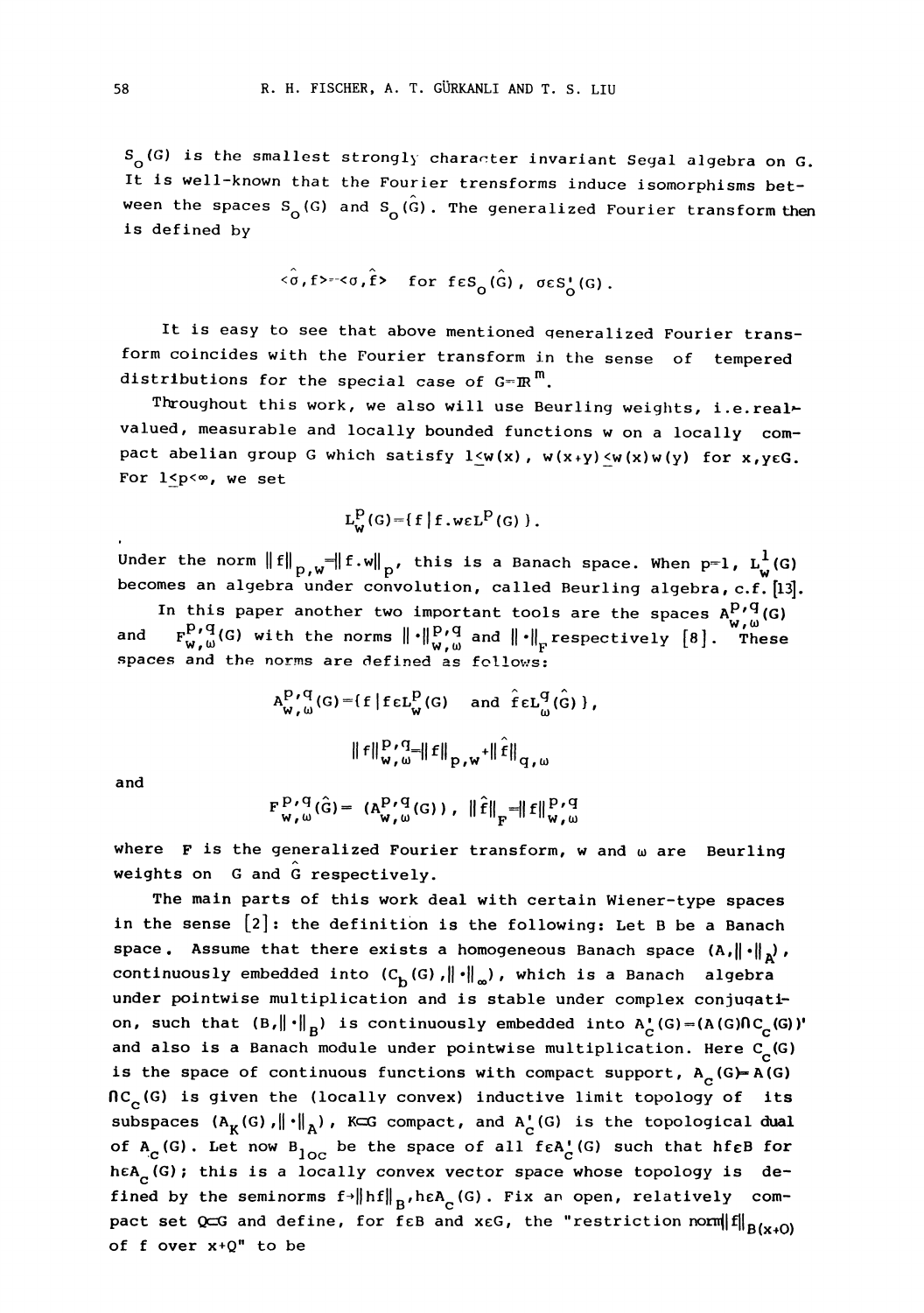$\inf\{\|q\|_{B}\big|\}$ q $\in B$ , hf<sup>t</sup>hg for  $\operatorname{hcl}_{x+O}(G)$ .

For feB<sub>loc</sub>, set  $F_f(x):||f||_{B(x+Q)}$ . If now C is a solid, translation invariant BF-space on G, one defines the Wiener-type space  $W(B,C)$  by

$$
W(B,C) = \{f \in B_{\text{loc}} | F_f \in C\} \text{ and } \|f\|_{W(B,C)} - \|F_f\|_F \}.
$$

Lastly recall that a Banach convolution triple (BCT) is a triple  $(\overline{\mathsf{B}}^1,\overline{\mathsf{B}}^2,\overline{\mathsf{B}}^3)$  of BF-spaces such that convolution, given by

$$
f^{1}xf^{2}(x)=f f^{1}(x-y) f^{2}(y) dy
$$

for f<sup>i</sup>ɛB<sup>i</sup>NC (G) (i=1,2), extends to a continuous bilinear map  $\text{B}^1\text{xB}^2\text{+B}^3$ c (of norm I).

1. THE WIENER-TYPE SPACES  $W(A_{W_1,0}^{P_1, q}(G), L^{\Gamma})$ 

The construction of the Wiener-type spaces mentioned in the section title requires some preliminary considerations, notably Theorem 1.5 below. First of all we introduce the Banach spaces.

$$
A^{u}(G) = F(L_{u}^{1}(\hat{G}))
$$

where u is an arbitrary weight function on  $\hat{G}$  with the norm  $\|\hat{g}\|_{\mathbf{u}}\|\mathbf{g}\|_{1,\mathbf{u}}$ and Fis the classical Fourier transform. We set  $A_C^u(G)=A^u(G)\cap C_{\tilde{C}}(G)$  and equip it with the inductive limit topology  $\tau_{_{\mathbf{U}}}$  of the subspaces  $\mathbf{A_{K}}(\mathsf{G})$ =  $=\mathsf{A}^U(G)\cap\mathcal{C}_\kappa(G)$ , KeG compact, equipped with their  $\|\cdot\|_U$ -norms. Since it is obvious that  $\tau_{\mathrm{u}}$  then is finer than the norm-topology of  $\mathtt{A}_{\mathbf{c}}(\mathtt{G})$ , it is Hausdorff and hence the dual space  $A_C^U(G) := (A_C^U(G), \tau_U)$ ' separates the points of  $A_C^u(G)$ . Note also that the subspaces  $A_K^u(G)$  are closed in  $A^u(G)$ Indeed, if  $(h_n) \subset A_K^U(G)$  converges to he $A^U(G)$  with respect to  $\left\| \cdot \right\|_U$ , the sequence also converges uniformly to h and so supp(h)  $\subset$ K. The same reasoning shows that for K=L,  $A_K^u(G)$  is  $\left\| \cdot \right\|_u$ -closed in  $A_L^u(G)$ . Consequently, if G is  $\sigma$ -compact, then  $(A_C^U(G), \tau_U)$  also is complete since then it is a strict inductive limit of Banach spaces

LEMMA 1.1. If  $w_1 < w_2$  and  $w_2$  satisfies Beurling Domar condition<br>
(shortly (BD) i.e  $\sum_{n>1}^{\infty} \frac{\log w_2(t^n)}{w^n} < \infty$ , teg), then  $A_C^{w_2}(G) \subset A_C^{w_1}(G)$  and  $A_C^{w_2}(G)$ is everywhere dense in  $A_C^{W1}$  (G).

PROOF. Since w<sub>1</sub><w<sub>2</sub> then the inclusion C<sub>C</sub>(G)⊂L<sub>W2</sub>(G)⊂L<sub>W1</sub>(G) is sa-<br>tisfied and A  $^{2}$  (G) is everywhere dense in A  $^{2}$  with respect to the norm  $\left\| \cdot \right\|_{\mathsf{w}_1}$ . Also since  $\mathsf{w}_2$  satisfies (BD) then there is an approximate identity  $(e_{\alpha})_{\alpha\in I}\subset \Lambda_{w_{2}}^{K}(G)$ , where  $\Lambda_{w_{2}}^{K}=$  {f|feL $\frac{1}{w_{2}}(G)$ , suppf compact}. Take reality  $e_{\alpha'} \alpha e I^{-\alpha} w_2^{0.7}$ , where  $w_2$  is ready to reach sea  $\alpha''$  (G) such that

$$
\|\hat{f}-g\|_{w_1} \leq \frac{\varepsilon}{2} ,
$$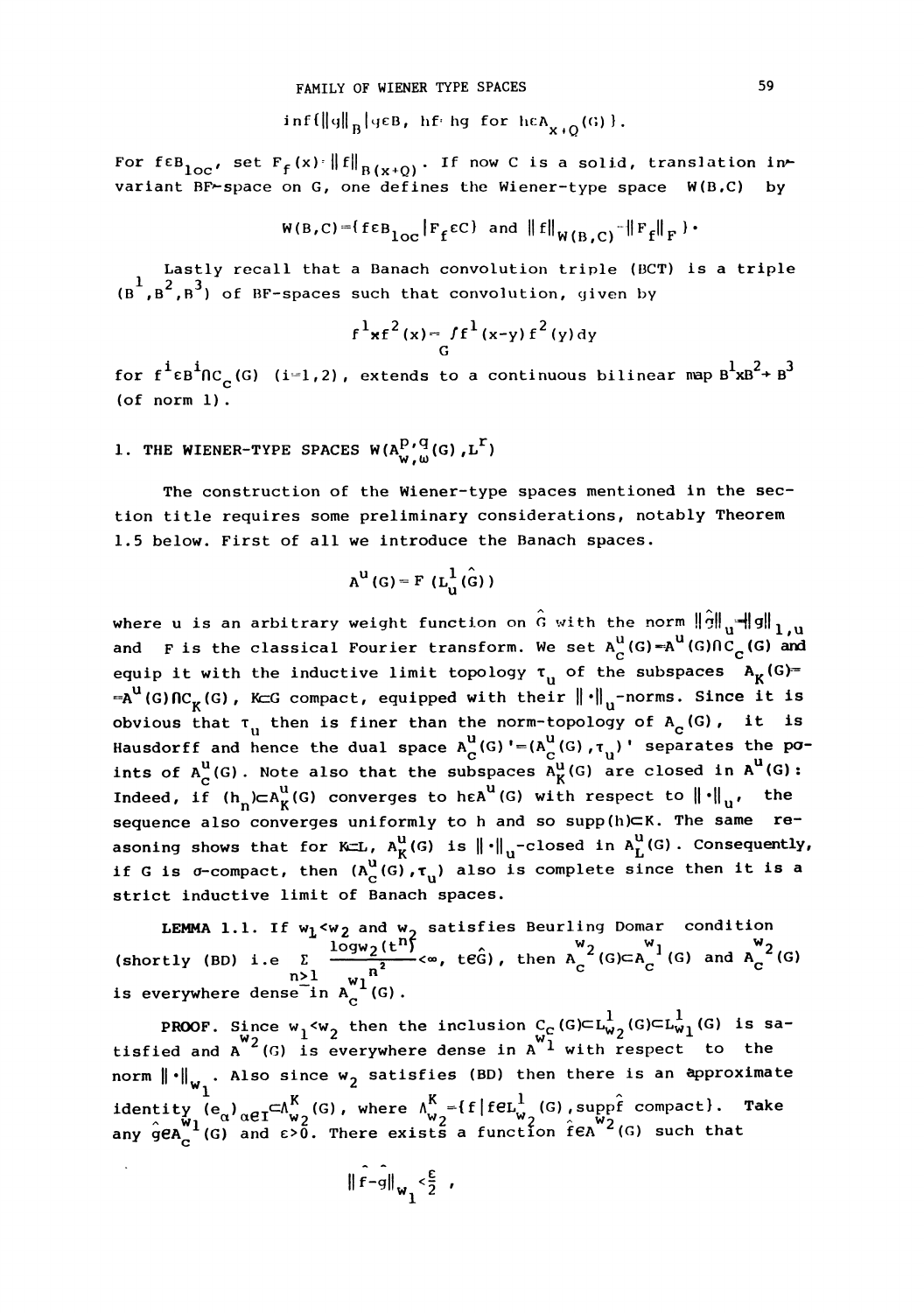and  $\hat{f} \cdot \hat{e}_{\alpha} e^{R}$   $\alpha^{V2}_{C}$  (G) for all  $\alpha$ el. It is easily seen that  $(\hat{f} \cdot \hat{e}_{\alpha})_{\alpha \in I}$  ges to  $\hat{g}$  in  $\Lambda_c$  (G). This proves our lemma. conver-

COROLLARY 1.2. Let  $w_1$  and  $w_2$  be satisfied the hypothesis in lemma l.l. We endow the space  $A_C^{-1}(G)$  with the induced inductive limit to-<br>pology by  $A^{W1}(G)$ .  $A_C^{W2}(G)$  is also everywhere dense in  $A_C^{W1}(G)$  with respect to induced inductive limit topology because it is strictly finer than the original topology on  $A_C^{-1}(G)$  which is induced topology by  $A^{-1}(G)$ 

COROLLARY 1.3. Again let  $w_1, w_2$  be satisfied the hypothesis in lemma 1.1. Using the inclusion  $A_C^{2^1}$  (G)  $CA_C^{10}$  (G) and the Corollary 1.2. one<br>obtains that  $A_A^{W1}$  (G) is continuously embedded into  $A_A^{W2}$  (G) . Specially if  $w_1-w_2$  then  $(A_C^{(0)})' = (A_C^{w_2}(G))'$ .

PROPOSITION 1.4. If  $1 \le p \le \infty$  and the weight function  $\omega$  on G satisfies (BD) condition then  $A_{W,\omega}^{P\,\prime\,q}(G)$  is continuously embedded into  $\sigma(A_C^{\omega}(G))$ ,  $A_C^{\omega}(G)$  ).

PROOF. It is known that  $A_{W}^{P,q}(G)$  is continuously embedded into  $\sigma(A_c^{\bullet}(G), A_c^{\bullet}(G))$  [8]. If one uses the above embedding and the Corollary 1.3., easily proves the Proposition.

In order to obtain all the properties of  $A^U(G)$ , etc., required for the construction of Wiener-type spaces in the sense e.g. of Feichtinger, cf. [2], we assume henceforth that the weight function u on G satisfies (BD) and symmetric and wu, where w is the second weight function in  $A_{W,\omega}^{P \prime q}$  (G) (For example one can take  $u = w(x) + w(-x)$ )

First of all,  $A^U(G)$  now satisfies the requirements of  $[2]$ : It is clear that  $A^U(G)$  is continuously embedded into  $C_{b}(G)$ ; in fact, the embedding map has norm<1. Moreover, since u satisfies (BD),  $A^U(G)$  is known to be a Wiener space, cf. [13], hence is reqular. It is a Banach algebra under pointwise multiplication and also is translation-invariant:  $L_n^1(\hat{G})$  is character-invariant and that the maps  $M_{\chi}$  are isometries; ant:  $L_u$ (G) is character-invariant and that the maps  $L_x$  are isometrically moreover, for gel<sup>1</sup>(G),x + M<sub>x</sub>g is continuous [8]. By taking Fourier transforms, we now conclude that  $A^U(G)$  is translation-invariant, translation maps are isometries and that  $x \rightarrow L_X$ h is continuous from G into  $A^U(G)$  for each h $\epsilon A^U(G)$ . In other words:  $A^{\hat{U}}(G)$  is homogeneous Banach space. Lastly, the symmetry of  $u$  implies that  $A^U(G)$  is closed under complex conjugation.

Secondly  $A_{W,\omega}^{p,q}$  (G) is a pointwise Banach module over  $A^U(G)$ ,  $[8]$ . Since  $\omega_{\text{S}}^{u}$ <br>then  $A_{W,\omega}^{p,q}$ (G) is also a Banach module over  $A^U(G)$ . Consequently one shows<br>that  $A_{W,\omega}^{p,q}$ (G) is continuously embedd tlon I. 4.

With this, Feichtinger's general hypotheses are satisfied and the construction of the Wiener-type spaces  $W(A_{W}^{P\textrm{-}G}(G)$  ,C), C a solid BF-space proceeds in the standard manner.

Using the arguments in Theorem 1.  $i$  in  $[2]$  and doing some small modification, the proof of the following theorem is completed.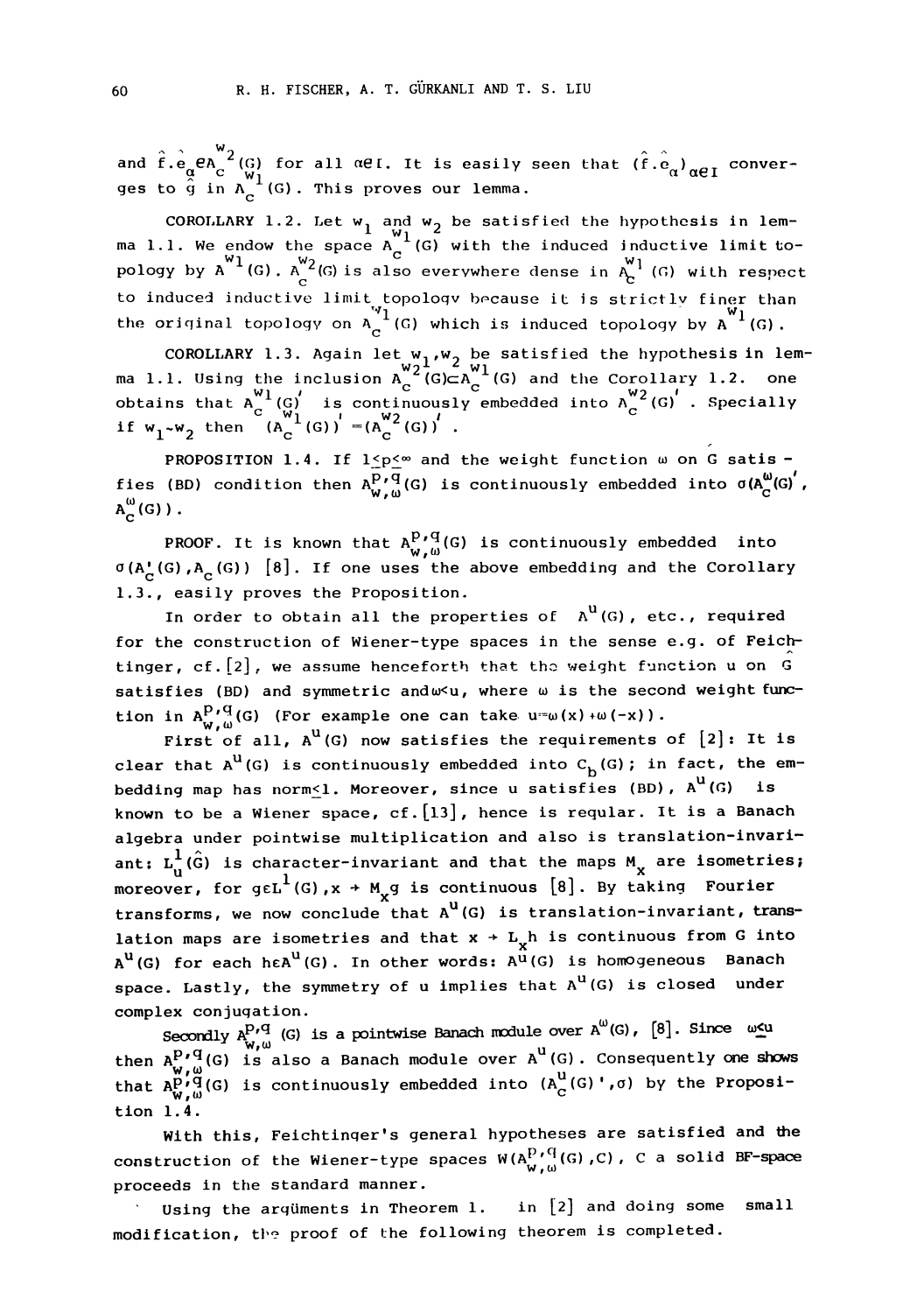**THEOREM** 1.5. (i) The Wiener type space  $W(A_{U,\mu}^{P,q}(G),L_V^{\Gamma}(G))$  is a Banach space under the norm

$$
\|\mathbf{f}\| \cdot \|\mathbf{F}\|_{\mathbf{r},\mathbf{v'}}
$$

where  $f \in W(A_{W,\omega}^{P,\mathbf{q}}(G), L_{\mathcal{V}}^{\mathbf{L}}(G))$  and

$$
\mathbf{F}\left(\mathbf{z}\right)=\mathbf{F}_{\mathbf{f}}\left(\mathbf{z}\right)-\left(\left\|\mathbf{f}\right\|\mathbf{P}_{\mathbf{v},\omega}^{\mathbf{P}}\left|\mathbf{z}\right|\right),\text{ zcG and}
$$

G is any open subset of <sup>G</sup> with compact closure. It is also continuously embedded into  $(A_{w,\omega}^{P\prime\,q}(G))_{\textrm{loc}}$ 

(ii) The set

$$
\Lambda_{\mathsf{O}} = \{ \, \mathsf{f} \, \mathsf{c} \, \mathsf{A}_{\mathsf{W},\,\mathsf{W}}^{\mathsf{P}}(\mathsf{G}) \mid \text{supp} \, \mathsf{f} \, \text{ is compact} \, \}
$$

is continuously embedded into  $W(A_{W,\omega}^{p,q}(G), L_{\nu}^{\Gamma}(G))$ 

(iii) 
$$
W(A_{W,\omega}^{P,q}(G), L_{\nu}^{r}(G))
$$
 is left (right) invariant, and  
\n
$$
\|L_{X}\| \leq \|L_{X}\|_{W,\omega}^{P,q}.\|L_{X}\|_{r,\nu}'.
$$

where  $\|\cdot\| \cdot \|\cdot\|_{w,w}^{p,q}$  and  $\|\cdot\|_{r,v}$  are operator norms on  $W(A_{w,w}^{p,q}(G),L_{v}^{r}(G))$ ,<br> $A_{w,w}^{p,q}(G)$  and  $L_{v}^{r}(G)$  respectively. and  $L_0^+(G)$  respectively. (iv) The translation is strongly continuous in the Wiener type spaces<br>  $\mathcal{H} = \mathcal{H} \times \mathcal{H}$  and  $\mathcal{H} = \mathcal{H} \times \mathcal{H}$  are operator norms on  $\mathcal{H}(\mathbf{A}_{\mathbf{w},\omega}^{P,\mathbf{q}}(G)$ ,<br>
(iv) The translation is strongly contin

W(A $_{W}^{P}$ ,  $_{W}^{q}$ (G),  $_{L_{V}}^{r}$ (G)).

(v)  $W(A_{W,\omega}^{P,\mathrm{q}}(G),\mathrm{L}^{\mathrm{r}}_{\mathrm{V}}(G))$  is a Banach module over : $W(A(G),\mathrm{L}^{\infty}(G))$  with respect to the pointwise multiplication.

PROPOSITION 1.6. Let p<sub>2</sub>1. Then  $W(A_{W,\omega}^{P+q}(G), L_W^P(G))$  is a Banach modu-<br>le over  $W(A_{W,\omega}^{1,q}(G), L_W^1(G))$  with respect to convolution.

PROOF. It is easy to show that every locally compact Abelian group is a IN-group (i.e. a group having a compact neighbourhood of identity is invariant under inner automorphisms). It is known that  $A_{W,\omega}^{p,q}(G)$  is a **left(right)** convolution module over  $A_{w,\omega}^{1,q}(G)$  [8]. Hence since

$$
(A_{w,w}^{1,q}(G),A_{w,w}^{p,q}(G),A_{w,w}^{p,q}(G)) \text{ and } (L_{w}^{1}(G),L_{w}^{p}(G),L_{w}^{p}(G))
$$

are a Banach convolution triples on G. Then

$$
(\mathsf{W}(A_{w,w}^{1,q}(G), L_{w}^{1}(G)), \mathsf{W}(A_{w,w}^{p,q}(G), L_{w}^{q}(G)), \mathsf{W}(A_{w,w}^{p,q}(G), L_{w}^{p}(G))
$$

is a Banach convolution triples on G and the inequality

$$
\|f \times g | W(A_{W,\omega}^{P,q}(G), L_W^P(G)) \| \le
$$
  

$$
\leq \|f| W(A_{W,\omega}^{1,q}(G), L_W^P(G)) \| \cdot \|q| W(A_{W,\omega}^{P,q}(G), L_W^P(G)) \|
$$

is satisfied by the Theorem 3. in  $[2]$  for all f $\epsilon$ W(A $^{\mathbf{l}+q}_{\mathbf{w},\,\boldsymbol{\omega}}$ )(G), $\mathtt{L}_{\mathbf{w}}^{\mathbf{p}}(\mathbf{G})$ ) and  $\mathcal{H}(\mathbf{A}^\mathbf{P\prime}\mathbf{q}(\mathbf{G})$ ,  $\mathbf{L}^\mathbf{P}_\mathbf{W}(\mathbf{G})$ ). One can easily show the algebraic conditions which are needed to be a module.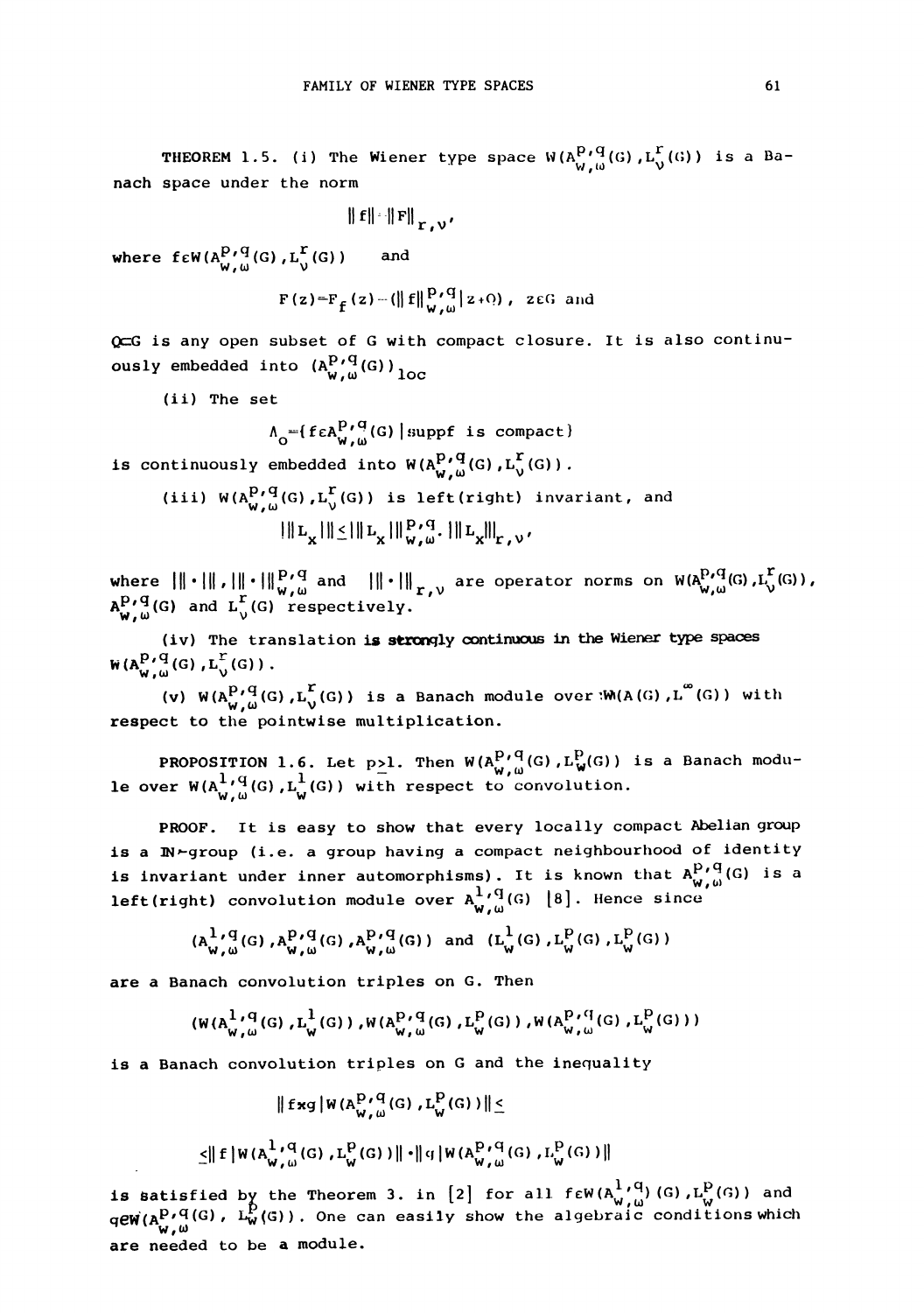PROPOSITION 1.7.  $W(A_{W,\omega}^{P\text{ }r\text{ }\{1\}\text{ }}(G)$ , $L_{\vee}^{\Gamma}(\mathcal{G}))$  is a BF-space on G.

PROOF. By the Theorem 1.5. (i), W(A $_{\mathsf{w}~,_{\mathsf{m}}}^{\mathsf{P}}$ /G(G), $_{\mathsf{L}}^{\mathsf{r}}$ (G)) is continuously embedded into  $({\Lambda^{P}_s}^q(G))_{\text{loc}}$ . That means given any he ${\Lambda^e_{\text{c}}}$  (thus a seminorm  $P_h(f) = \|h.f\|_{W, \omega}^{P \wedge G}$  on  $(A_{W, \omega}^{P \wedge G})_{\text{loc}}$  there exists a constant number  $D_h^{>0}$  such that

$$
\|hf\|_{W,\omega}^{P,q} \leq D_{h} \|f\|_{W(A_{W,\omega}^{P,q}(G),L_{\omega}^{r}(G))} \|.
$$
 (1)

for all f  $W(A_{W,\omega}^{P+q}(G), L^P_V(G))$ . Hence one can write

$$
\|h.f\|_{p} \leq D_h \cdot \|f\|_{W(A_{W,\omega}^{p,q}(G),L_{\nu}^{r}(G))}\|.
$$
 (2)

Also  $A^{(i)}(G)$  is a regular Banach algebra with respect to pointwise multiplication, then one may choice a function h $\epsilon A_{\alpha}^{\omega}(G)-A^{\omega}(G)\cap C_{\alpha}(G)$  satisfying  $0 \leq h < 1$  and  $h(x)=1$  for all xEK. We let supph  $K_0$ . Then  $\chi_K(x) \leq h(x)$ , hence  $\chi_K(x) |f(x)| \leq h(x) |f(x)|$  for all xeg. Since  $L^p \xrightarrow{L} L^1_{loc}$ , then there exists  $D_K > 0$  such that

$$
K_{O}^{\int |h(x) f(x)| dx \leq D_{K_{O}} \|h.f\|_{p}}.
$$
 (3)

Also one has

$$
\int_{K} |f(x)| dx \leq \int_{0}^{f} |f(x)h(x)| dx.
$$
 (4)

The proof is completed combining the formulas  $(2)$ ,  $(3)$  and  $(4)$ .

PROPOSITION 1.8. The Wiener type space  $W(A_{W,\omega}^{P,q}(G), L_{V}^{r}(G))$  is a Banach convolution module (left and right because G is an Abelian group) over some Beurling algebra  $\mathtt{L}_{\mathsf{w}_\mathsf{O}}^{\text{1}}(\mathsf{G})$  .

PROOF. We proved in Proposition 1.7 that  $W(A_{\omega_{\ell,m}}^{P,\vee\alpha}(G),L_{\omega_{\ell}}^{P}(G))$  is a BF-space, thus  $W(A_{W,\omega}^{P,q}(G), L^{r}(G)) \hookrightarrow L_{loc}^{1}(G)$ . By the Theorem 1.5., this space is left invariant and translation operator in  $W(A_P^{P,q}(G),L_Y^r(G))$  is<br>eaching the space is left invariant and translation operator in  $W(A_P^{P,q}(G),L_Y^r(G))$  is continuous. NOW a simple application of vector valued inteqral shows that  $W(A_{W,\omega}^{P,q}(G),L_V^r(G))$  is a Banach module over  $L_{W_0}^1(G)$ , where

$$
W_{\mathcal{O}}(x) = max(1, ||L_x| W(A_{W,\omega}^{P,q}(G), L_y^{\Gamma}(G))||)
$$

COROLLARY 1.9.  $W(A_{W,\omega}^{P,q}(G), L_V^P(G))$  is a left(right) Banach module<br>over  $L_V^1(G)$  if  $v(x)$  is a weight satisfying  $v(x) > w_0(x)$  for all xeG,where **w<sub>o</sub>(x) is defined as in Proposition 1.8.** 

REMARK. By the Theorem 1.5 (iii), one writes

$$
\|\|L_{X}\|\|\leq \|\|L_{X}\|\|W_{\nu,\omega}^{\text{P,q}}\| \|\|L_{X}\|\|_{\Gamma,\nu},\tag{1}
$$

where  $\|\cdot\|$  ,  $\|\cdot\|_{W,\omega}^{p,q}$  and  $\|\cdot\|_{r,\nu}$  are operator norms on  $W(A_{r,\omega}^{p,q}(G),L_{\sqrt{r}}^{r}(G)),$ where  $\lim_{\substack{W, \omega \to 0 \\ W, \omega}} \lim_{\substack{W \to 0 \\ W, \omega}} \lim_{\substack{W \to 0 \\ W, \omega \to 0}} \lim_{\substack{W \to 0 \\ W, \omega \to 0}} \lim_{\substack{W \to 0 \\ W, \omega \to 0}} \lim_{\substack{W \to 0 \\ W, \omega \to 0}} \lim_{\substack{W \to 0 \\ W, \omega \to 0}} \lim_{\substack{W \to 0 \\ W, \omega \to 0}} \lim_{\substack{W \to 0 \\ W, \omega \to 0}} \lim_{\substack{W \to 0 \\ W, \omega \to 0$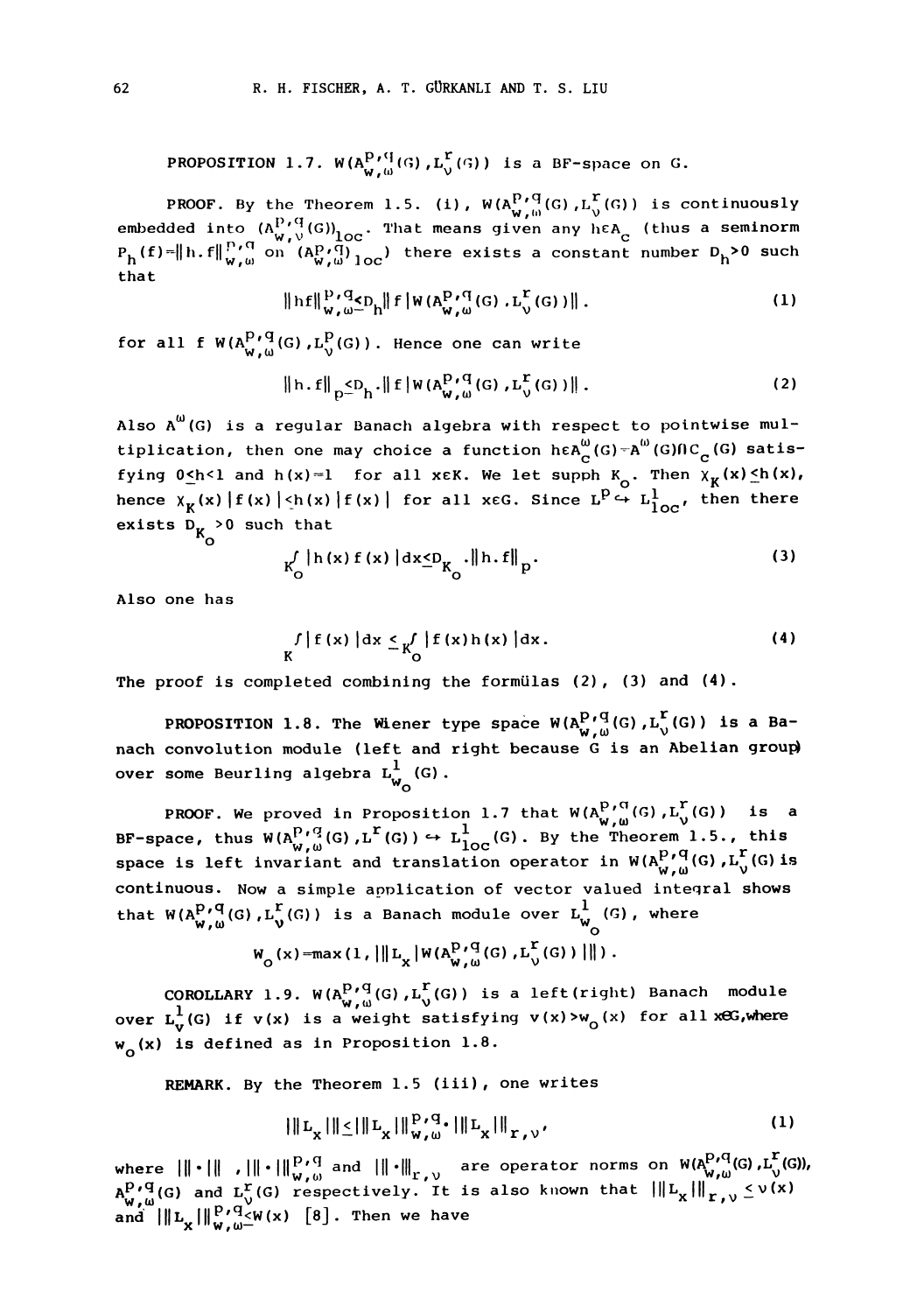$$
\left|\left\|L_{\mathbf{v}}\right|\right\| \leq W(x) \cdot \nu(x),
$$

for all xeG. Since  $W, V$  are weight functions, then the function  $W, V$ is locally bounded. Using the inequality(2) it is easily seen that  $x \rightarrow |||L_x||$  is also locally bounded.

Given a weighted space  $L_W^p(G)$  the associated weighted sequence space is denoted by  $\ell_{\mathsf{w}}^{\mathsf{p}}$  and defined

$$
\ell^r_{w^*}(\left(a_i\right)_{i\in I}e^{\ell^r} \mid \left(a_iw(i)\right)_{i\in I}e^{\ell^r},
$$

where the discrete weight W given by W(i)<sup>-</sup>W(x<sub>i</sub>) for <code>iEI.</code> It <code>is</code> known that  $\int_{\mathsf{w}}^{\mathbf{r}}$  is a Banach space with respect to the norm

$$
||z||_{r,w} = (\sum_{i \in I} |a_i w(i)|^r)^{\frac{1}{r}}
$$
,

where  $z=(a_i)_{i\in I}$ .

LEMMA 1.10. For any  $ze^r_{w}$ ,  $z\neq 0$  the function  $z$  +  $\left\| \text{L}_\text{p} \text{z} \right\|_{r,w}$  is equivalent to the weight function  $w$ , i.e there is a constant  $c>0$  such that one has

$$
c^{-1}W(p) \leq ||L_p z||_{r, w} \leq c \cdot W(p).
$$

PROOF. Result can be obtained by a slight modifications of the proof of Lemma 2.2. in  $[7]$ .

It is also easy to prove the following lemma using the closed graph theorem.

LEMMA 1.11. If  $\begin{bmatrix} r_1 \ c \ w_1 \end{bmatrix} \subset \begin{bmatrix} r_2 \ c \ w_2 \end{bmatrix}$  then there is some constant c>0 such that  $\left\Vert z\right\Vert _{\mathrm{r}_{2}\text{,w}_{2}}\leq C\cdot\left\Vert z\right\Vert _{\mathrm{r}_{1}\text{,w}_{1}}$ 

for all  $z=(a_i)_{i\in I}e_{w_i}^{r_1}$ 

if we use the Lemma I.I0 and Lemma I.II easily prove the following lemma

LEMMA 1.12. 
$$
\ell_{w_1}^r \subset \ell_{w_2}^r
$$
 if and only if  $w_2 < w_1$ .

THEOREM 1.13. Let U<sub>1</sub> and U<sub>2</sub> be the weight functions in construc-<br>tion of Wiener type spaces  $W(A_{W_1,W_1}^{P,q}(G),L_{V_1}^{T_1}(G))$  and  $W(A_{W_2,W_2}^{P,q}(G),L_{V_2}^{T_2}(G))$ respectively. Also assume that  $w_1$ ,  $w_1$ ,  $v_2$ ,  $v_1$ ,  $v_2$  weights on G;  $\omega_1$ ,  $\omega_2$  weights on  $\hat{G}$  and  $1 \leq p$ , $q$ , $r_1$ , $r_2 < \infty$ . If  $U_1 \sim U_2$   $x_2 \leq r_1$  ,  $v_1 < u_2$  and

$$
\mathbf{A}_{\mathbf{w}_2,\omega_2}^{\mathbf{p}_\prime\mathbf{q}}(\mathbf{G})\subset \mathbf{A}_{\mathbf{w}_1\omega_1}^{\mathbf{p}_\prime\mathbf{q}}(\mathbf{G})
$$

then

$$
W(A_{W_2,W_2}^{P,q}(G),L_{V_2}^{r_2}(G)) \hookrightarrow W(A_{W_1,W_1}^{P,q}(G),L_{V_1}^{r_1}(G)) .
$$
 (1)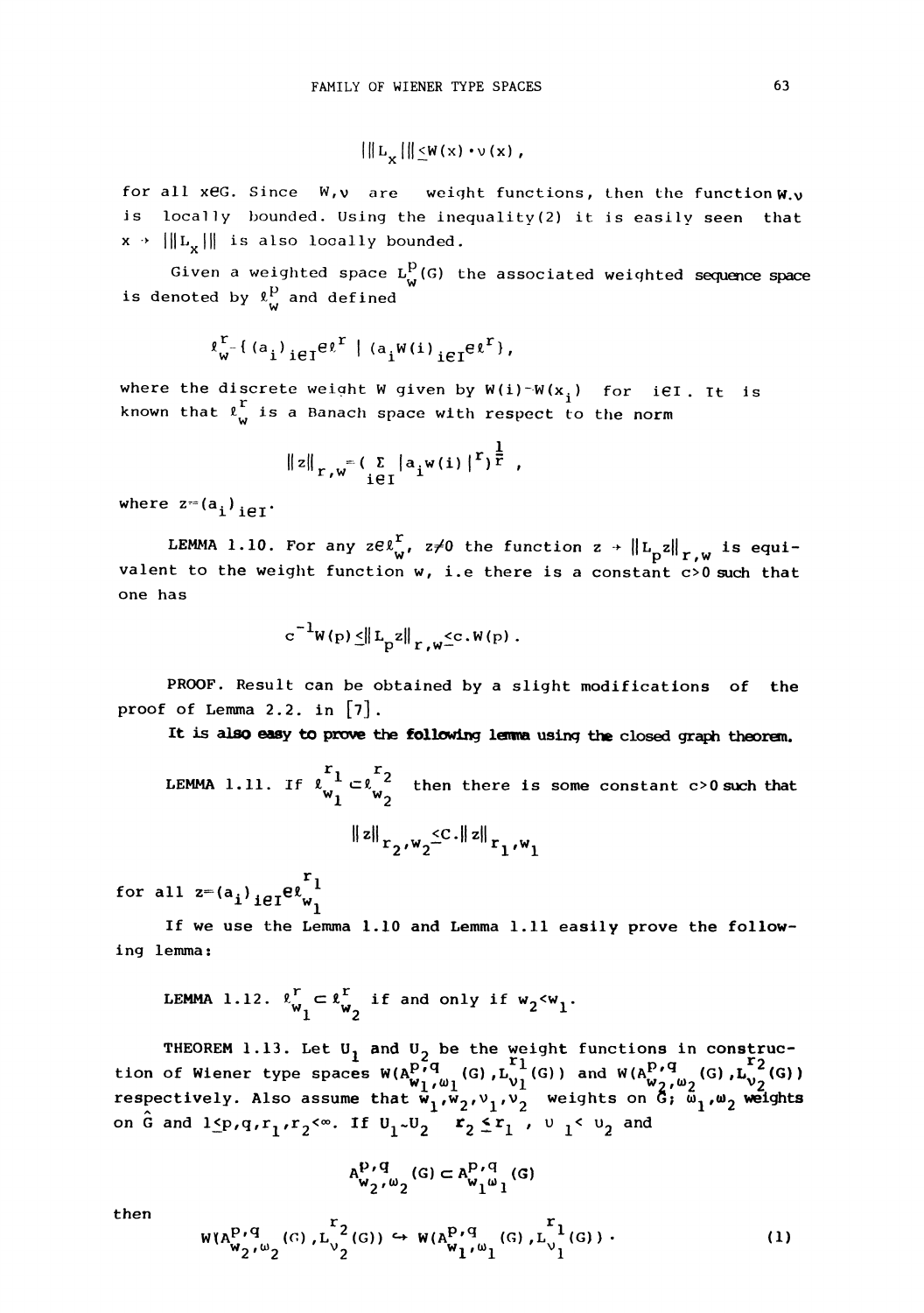PROOF. Since  $A_{w_2}^{V}\left(0\right) \subset A_{w_1}^{P}\left(0\right)$  (G) then there exists c>0 such that  $2^{10}2^{10}$   $W_1^{0}1$ 

$$
\|f\|_{W_1^{\nu_1}}^{\mathbf{P} \cdot \mathbf{q}} \leq C \cdot \|f\|_{W_2^{\nu_0} \cdot \mathbf{q}}^{\mathbf{P} \cdot \mathbf{q}} \tag{2}
$$

for all feA<sup>p''</sup>, (G) and w<sub>1</sub><w<sub>2</sub>, w<sub>1</sub><w<sub>2</sub> [8]. Also since U<sub>1</sub>-U<sub>2</sub> then  $\overline{A}_{\perp}$  $f_{\alpha}^{u}$  1  $\left(\frac{u_{2}}{g}\right)^{u_{2}+u_{2}}$  and  $\left(A_{\alpha}^{u_{1}}(G)\right)' = \left(A_{\alpha}^{u_{2}}(G)\right)'$  by the Lemma 1.1. Hence a simple calculation shows that

$$
(\Lambda_{W_2}^{\mathbf{P}_1\mathbf{q}}_{\mathbf{p}_2}(\mathbf{G}))_{\ell_{\mathbf{O}C}} \hookrightarrow (\Lambda_{W_1}^{\mathbf{P}_1\mathbf{q}}_{\mathbf{p}_1}(\mathbf{G}))_{\ell_{\mathbf{O}C}}.\tag{3}
$$

Now using the definition of Wiener-type space, (2) and (3) we have

$$
W(A^{P}_{W_2}, \omega_2(G), L^{r_2}_{V_2}(G)) \hookrightarrow W(A^{P,q}_{W_1}, \omega_1(G), L^{r_2}_{V_2}(G)).
$$

Also because the Proposition 3.7. in  $[6]$  we write

$$
W(\Lambda_{W_1}^{P_1,q}(G),L_{V_2}^{r^2}(G)) \hookrightarrow W(\Lambda_{W_1}^{P_1,q}(G),L_{V_1}^{r^1}(G))
$$
\n(4)

if and only if

where 
$$
(L_{v_2}^{r_2}(G))_d = (L_{v_1}^{r_1}(G))_d,
$$
  
\nwhere 
$$
(L_{v_2}^{r_2}(G))_d
$$
 and 
$$
(L_{v_1}^{r_1}(G))_d
$$
 are the discretes of the spaces 
$$
L_{v_2}^{r_2}(G)
$$
 and 
$$
L_{v_1}^{r_1}(G)
$$
 respectively. Since 
$$
r_2 \le r_1
$$
 and 
$$
v_1 < v_2
$$
 then 
$$
\ell_{v_2}^{r_2} \subset \ell_{v_1}^{r_1}
$$
. This completes the proof.

It is known that  $A_{W_2,W_2}^{P+q}(G) \subset A_{W_1,W_1}^{P+q}(G)$  if and only if  $w_1 \le w_2$  and  $w_1 \le w_2$  [8]. If one uses Theorem 1.13 and Lemma 1.12 easily proves the following corollary.

COROLLARY 1.14. Let 
$$
u_1 \sim u_2
$$
,  $w_1 \sim w_2$  and  $\omega_1 \sim \omega_2$ . Then  
\n
$$
W(A_{w_2 \wedge w_2}^{P \wedge q} (G), L_{v_2}^r (G)) \hookrightarrow W(A_{w_1 \wedge w_1}^{P \wedge q} (G), L_{v_1}^r (G))
$$

if and only if  $v_1$ < $v_2$ 

COROLLARY 1.15. If 
$$
w_1 \sim w_2
$$
,  $w_1 \sim w_2$ ,  $v_1 \sim v_2$   $u_1 \sim u_2$  and  $r_1 = r_2$  then  
\n
$$
W(A_{w_2}^{P,q}(G), L_{v_2}^{r_2}(G)) = W(A_{w_1}^{P,q}(G), L_{v_1}^{r_1}(G))
$$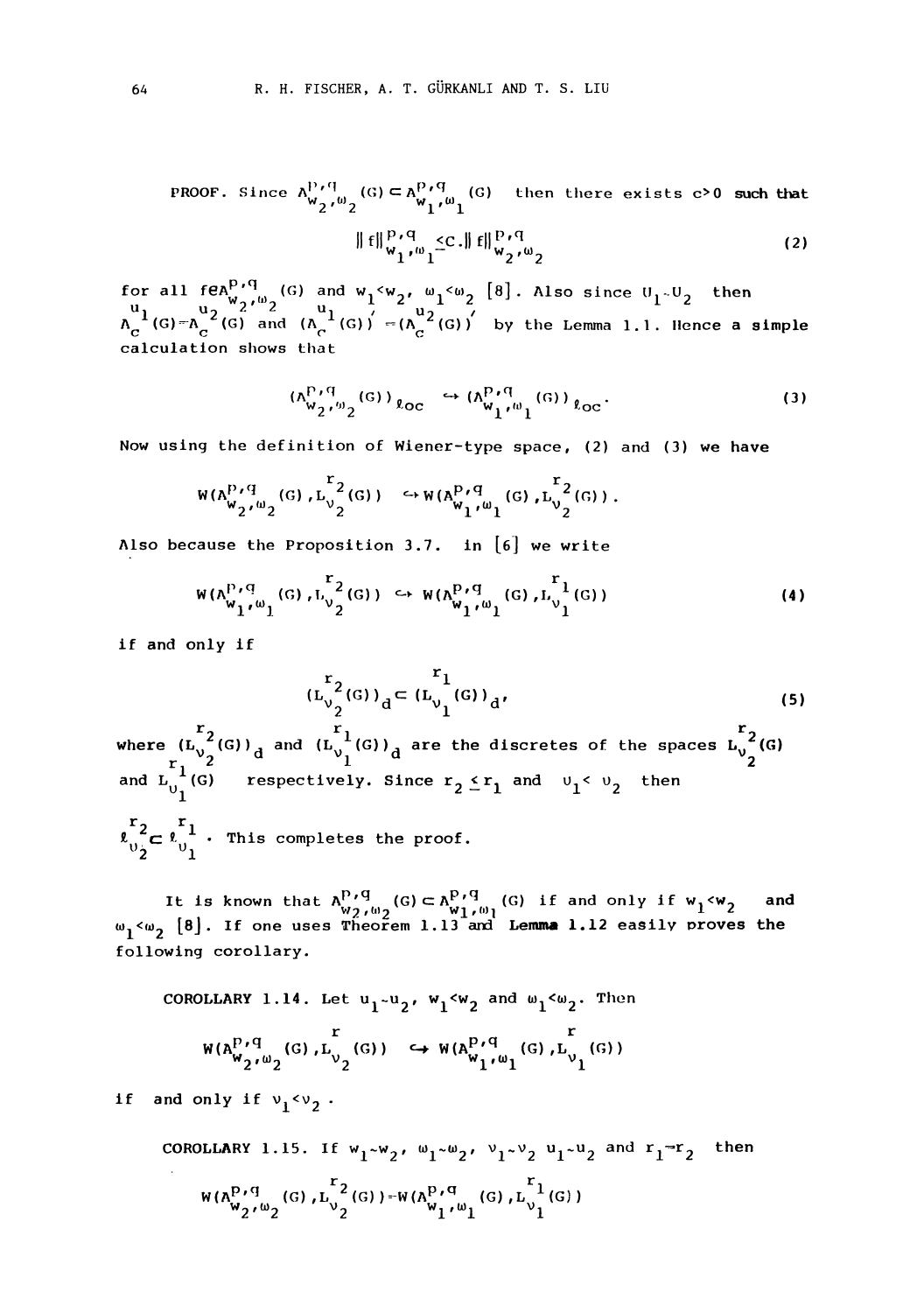2. THE WIENER-TYPE SPACES W ( $F_{W,\omega}^{P,\tilde{q}}(G)$ ,  $L_{V}^{\Gamma}(\hat{G})$ )

Let u be a weight function on  $G$ . Proceeding as we did in Section 1, we set  $A_C(G)$ -A(G) $IC_C(\hat{G})$ ,  $A_C^U(\hat{G})-A^U(\hat{G})/C_C(G)$  equipped with their natural inductive limit topologies, thus the topology e.g of  $A_C^{u}(\hat{G})$  is the inductive limit  $\tau_A$  of subspaces  $A_K^u(G) = A^u(G)R_K(G)$ ,  $K \subset G$  compact, and their  $\left\| \cdot \right\|_{\overline{\mathrm{A}}}$ -topologies. Recall that  $\tau_{\overline{\mathrm{A}}}$  is (strictly) finer than the topology  $\tau_{\rm c}$  induced by the usual inductive limit topology of C<sub>C</sub>(G).

We assume that the weight function u satisfies (BD) and symmetric and the first weight w in  $A_{W,\omega}^{p,q}(G)$  satisfies the condition  $w<sub>1</sub>$ .

Since W is symmetric then  $F_{w,w}^{p,q}(\hat{G})=\mathbf{A}_{\omega,w}^{q,p}(\hat{G})$ , (see  $\{8\}$ ).

Now all conditions are satisfied required for the construction of Wiener-type space W( $F_{W,\omega}^{p,q}(\hat{G})$ ,  $L_{\omega}^{r}(\hat{G})=W(A_{\omega,\omega}^{q,p}(\hat{G}), L_{\omega}^{r}(\hat{G}))$ . If one uses the properties of the space  $A_{\alpha}^{QP}(\vec{G})$  obtains all properties of the Wienertype space W(  $F_{W,\omega}^{P,\mathbf{q}}(\mathbf{\hat{G}})$  , $\mathbf{L}_{\mathcal{V}}^{\mathbf{r}}(\mathbf{\hat{G}})$ ) like to that of W( $\mathbf{A}_{W,\omega}^{P,\mathbf{q}}(\mathbf{G})$  , $\mathbf{L}_{\mathcal{V}}^{\mathbf{r}}(\mathbf{G})$ ) in Section I.

ACKNOWLEDGEMENT. The authors want to thank H.G. Feichtinger for his significant suggestions regarding this paper. The first named author wants to thank R.H. Fischer and T.S. Liu and University of Massachusetts for their hospitality.

## **REFERENCES**

- i, DOMAR, Y. Ilarmonic analysis based on Certain commutative Banach algebras, Acta Mat 95, (1956) (1-56).
- 2, FEICHTINGER, H.G. Banach convolution algebras of Wiener-type:Colloqua Mathematica Societatis Janos Balyai, 35. Functions,series, operators, Budapest (Hungary), 1980.
- $3.$ FEICIITINGER, II.G. On a new Segal algebra, Mh. Math. 92. (1981), (269-289).
- $4.$ FEICHTINGER, H.G. Un espace de Banach distributions temperees sur les grupes localement compacts abelians, C.R. Acad. Sci.Paris, 290. (1980) (791-794).
- 5, FEICIITINGER, II.G. On a class of convolution algebras of functions Ann. Inst.Fourier, Grenoble 27, 3(1977) 135-162.
- 6, FEICHTINGER, H.G. and GROCHENIC, K.H. Banach spaces related to integrable group representations and their atomic decompositiors I., Journal of functional analysis Vol. 86, No.2 (1989).
- 7 FEICHTINGER, H.G., and GURKANLI, A.T. On a family of weighted convolution algebras, Internat. J.Math. and Math. Sci. Vol.13,No. 3, (1990).
- FISCIIER, R.II., GURKANLI, A.T., and LIU, T.S. On a family of weigh-8. ted spaces, (submitted to the Slovaca Math. for publication).
- 9, FOURNIER, J.J.F., and STEWART, J. Bulletin of the A.M.S., Vol. 13, Number 1, 1985 (1-21).
- 10,. GULICK, S.L., LIU, T.S., and VAN ROOJ, A.C.M. Group algebra modules 2, The Canadian Journal of Mathematics, Vol.19 (1967) (151-173).